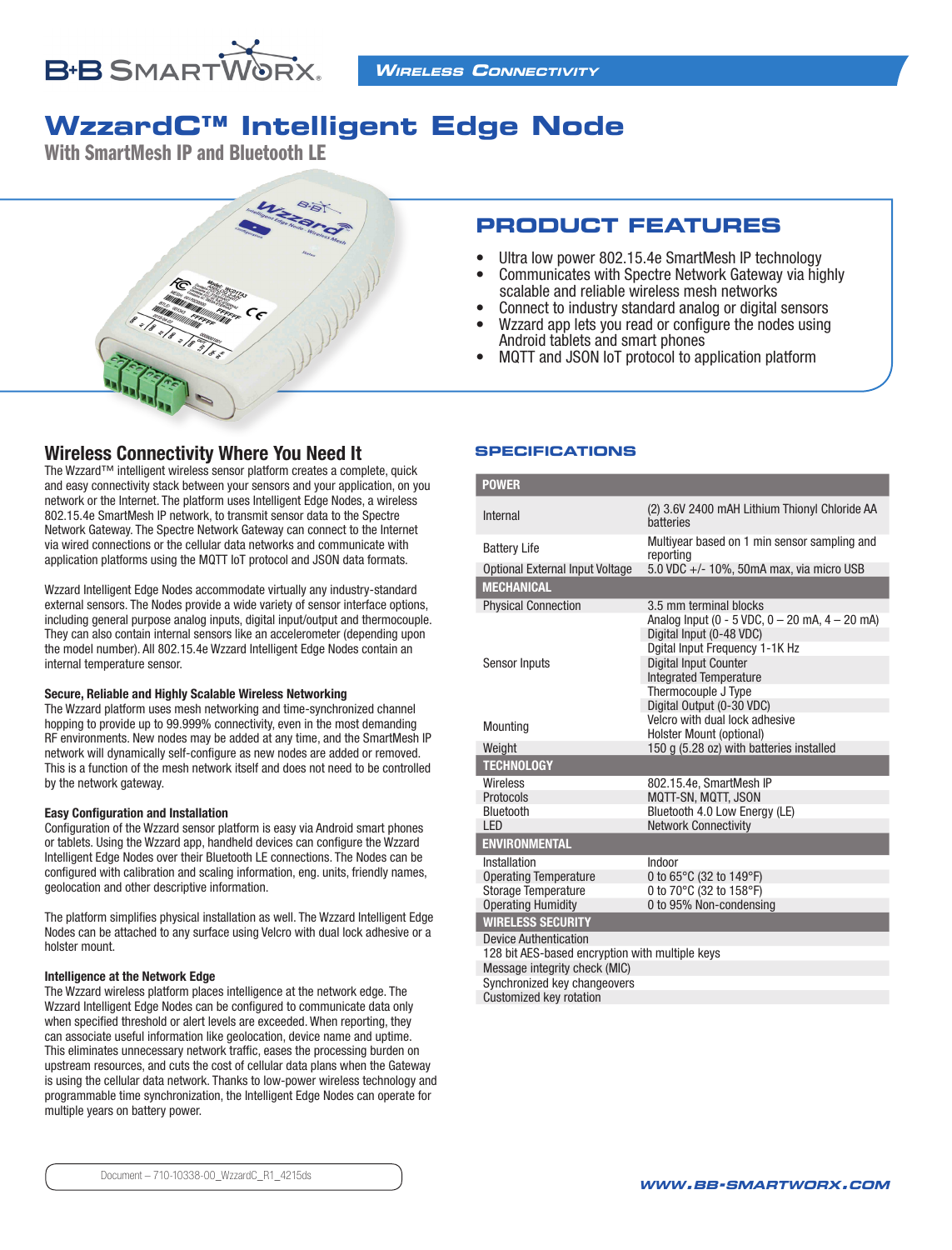

**WzzardC™ Intelligent Edge Node** With SmartMesh IP and Bluetooth LE



#### **SENSOR INTERFACE SPECIFICATIONS**

| <b>DIGITAL INPUTS</b>        |                                                                                           |
|------------------------------|-------------------------------------------------------------------------------------------|
| Voltage range                | $0 - 48$ VDC                                                                              |
| $V_{\parallel}$              | 0.97 V Maximum                                                                            |
| $V_{\text{H}}$               | 1.8 V Minimum                                                                             |
| Pull up current              | 32uA                                                                                      |
| <b>Type</b>                  | Sourcing (PNP)/Sinking (NPN) Software selectable input                                    |
| Isolation                    | None                                                                                      |
| <b>RATE/FREQUENCY INPUTS</b> |                                                                                           |
|                              | Does a 1 second measurement at each measurement/publish interval                          |
| Frequency                    | 1-1K Hz (Accuracy + or $-$ 1 Hz)                                                          |
|                              | Uses the falling edge or rising edge based on the Invert Enabled setting                  |
| <b>COUNTER INPUT</b>         |                                                                                           |
|                              | Actively counts either the falling edge (Invert enabled) or rising edge (Invert disabled) |
| Channels                     | Can use a multiplier to convert to a unit type or count                                   |
|                              | 2 selectable/shared with Digital inputs                                                   |
|                              | Rolls over at 999999.9                                                                    |
| <b>ANALOG INPUTS</b>         |                                                                                           |
| Input ranges                 | $0 - 5$ VDC, $0 - 20$ mA, $4 - 20$ mA                                                     |
| Resolution                   | 12 bit                                                                                    |
| Input load resistance        | 100 Mega ohm (0-5VDC), 250 ohm (0 - 20 mA)                                                |
| Accuracy                     | Voltage: 0.10% of full scale reading, 0.20% max.                                          |
| <b>THERMOCOUPLE INPUT</b>    | Current: 0.11% of full scale reading, 0.24% max.                                          |
| <b>Types Supported</b>       | J                                                                                         |
| <b>Ranges Supported</b>      | Type J -210 to $+1,200$ °C                                                                |
| Resolution                   | 0.25 °C                                                                                   |
|                              | Typical $+/- 2$ °C                                                                        |
| Accuracy                     | +/- 6 °C over the temperature range of -0 to 65 °C                                        |
| <b>DIGITAL OUTPUTS</b>       |                                                                                           |
| Voltage range                | $0 - 30$ VDC                                                                              |
| Output Type                  | Open Drain                                                                                |
| <b>Output Current</b>        | Not to be less than 100mA                                                                 |
| Protection                   | <b>Current Limit Protection</b>                                                           |
| Isolation                    | None                                                                                      |

#### **SMARTMESH IP 802.15.4E RADIO SPECIFICATIONS**

| <b>PARAMETER</b>               | <b>CONDITIONS</b>                                                       | <b>MIN</b> | <b>TYP</b>        | <b>MAX</b> | <b>UNITS</b> |  |
|--------------------------------|-------------------------------------------------------------------------|------------|-------------------|------------|--------------|--|
| <b>Frequency Band</b>          |                                                                         | 2.400      |                   | 2.4835     | GHz          |  |
| Number of Channels             |                                                                         |            | 15                |            |              |  |
| <b>Channel Separation</b>      |                                                                         |            | 5                 |            | <b>MHz</b>   |  |
| <b>Channel Clear Frequency</b> | Where $k = 11$ to 25, as defined by IEEE 802.4.15                       |            | $2405 + 5*(k-11)$ |            | <b>MHz</b>   |  |
| Modulation                     | IEEE 802.15.4 Direct Sequence Spread Spectrum (DSSS)                    |            |                   |            |              |  |
| Raw data rate                  |                                                                         |            | 250               |            | kbps         |  |
|                                | 25 °C, 50% RH, +2dBi Omni-Directional Antenna, Antenna 2 m above ground |            |                   |            |              |  |
| Range                          | Indoor                                                                  |            | 100               |            | m            |  |
|                                | Outdoor                                                                 |            | 300               |            | m            |  |
| <b>Receiver Sensitivity</b>    | Packet Data Error Rate (PER) = $1\%$                                    |            |                   | $-93$      | dBm          |  |
| <b>Receiver Sensitivity</b>    | $PER = 50%$                                                             |            |                   | $-95$      | dBm          |  |
| <b>Output Power</b>            | Delivered to a 50 $\Omega$ load                                         |            |                   | 8          | dBm          |  |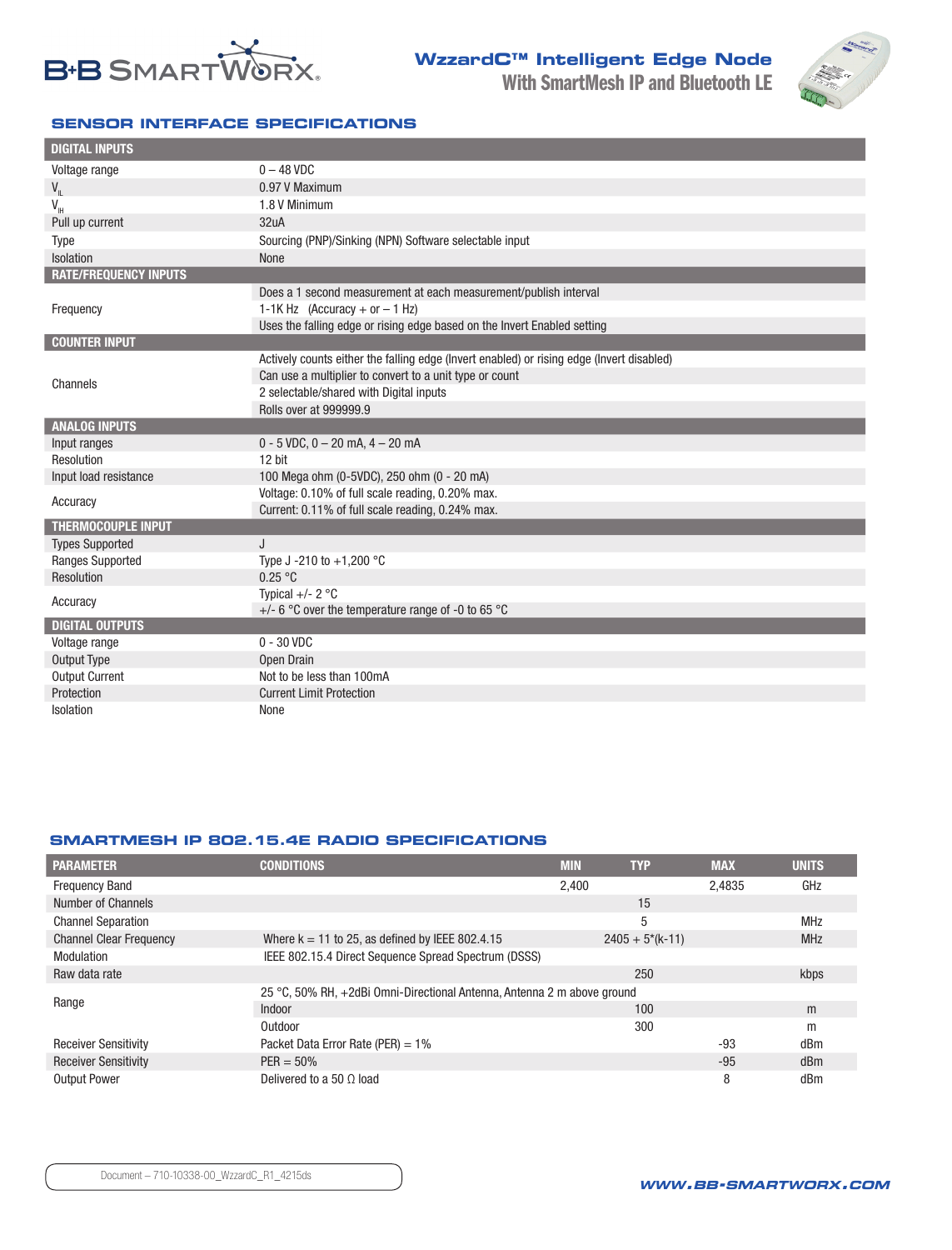



### **BLUETOOTH LE RADIO SPECIFICATIONS**

| NO.                         | <b>CHARACTERISTICS</b>           | <b>CONDITIONS</b>                                | <b>MIN</b> | <b>TYP</b> | <b>MAX</b> | <b>BT SPEC.</b> | <b>UNIT</b> |
|-----------------------------|----------------------------------|--------------------------------------------------|------------|------------|------------|-----------------|-------------|
|                             | <b>Operation Frequency Range</b> |                                                  | 2402       |            | 2480       |                 | <b>MHz</b>  |
| 2                           | <b>Channel Spacing</b>           |                                                  |            |            |            |                 | Mhz         |
|                             | <b>Output Power</b>              | Maximum setting, measured at single ended 50ohm. |            |            |            |                 | dBm         |
|                             |                                  | Minimum setting, measured at single ended 50ohm. |            | -24        |            |                 | dBm         |
| Sensitivity, High Gain Mode |                                  | High Gain Mode                                   |            | $-93.0$    |            | $-70$           | dBm         |
|                             |                                  | <b>Standard Mode</b>                             |            | $-92.5$    |            | $-70$           | dBm         |

#### **THIONYL CHLORIDE LITHIUM BATTERIES (2 SUPPLIED WITH PRODUCT)**

| <b>CHARACTERISTICS</b>                                                             | <b>CONDITIONS</b>      |  |
|------------------------------------------------------------------------------------|------------------------|--|
| <b>Temperature Range</b>                                                           | -40 to 85 $^{\circ}$ C |  |
| <b>Nominal Capacity</b>                                                            | $2.4 \text{ Ah}$       |  |
| <b>Nominal Voltage</b>                                                             | 3.6V                   |  |
| <b>Diameter</b>                                                                    | $14.5$ mm              |  |
| Height                                                                             | $50.5$ mm              |  |
| *Potential hazard: Do not recharge, crush, disassemble or heat above 212°F (100°C) |                        |  |

#### **ORDERING INFORMATION**

| MOD.<br>MUN | 20                       |
|-------------|--------------------------|
| WCHOL ST    | Walll-mount<br>* holster |

#### **ACCESSORIES**

| I PART NUMBER   | <b>DESCRIPTION</b>                                                |
|-----------------|-------------------------------------------------------------------|
| ACH2-DBAT-DP003 | External Antenna, 2.4 GHz, 2 dBi, Dipole, RP-SMA, hinged, 3.8 dBi |
| ACH2-AT-DP011   | Magnetic Mount Antenna, 2.4 GHz, 3.8 dBi                          |

#### **APPROVALS AND CERTIFICATIONS**

| CE.                            |                                                                                         |
|--------------------------------|-----------------------------------------------------------------------------------------|
| EN55022                        | CISPR (EN55022) Class A                                                                 |
| EN 61000-6-1:2007              | Generic immunity standard for residential, commercial and light industrial environments |
| EN 61000-6-3:2006+A1:2011      | Emission standard for residential, commercial and light-industrial environments         |
| EN61000-4-2                    | $ESD +/- 8kV$ air, $+/- 4kV$ contact                                                    |
| EN61000-4-3                    | <b>RFI</b>                                                                              |
| EN61000-4-4                    | EFT                                                                                     |
| EN61000-4-6                    |                                                                                         |
| FCC/IC                         |                                                                                         |
| FCC Part 15 Class A            |                                                                                         |
| FCC - Part 15.247              |                                                                                         |
| Industry Canada - RSS210       |                                                                                         |
| <b>REGULATORY APPROVALS</b>    |                                                                                         |
| <b>ROHS and WEEE Compliant</b> |                                                                                         |